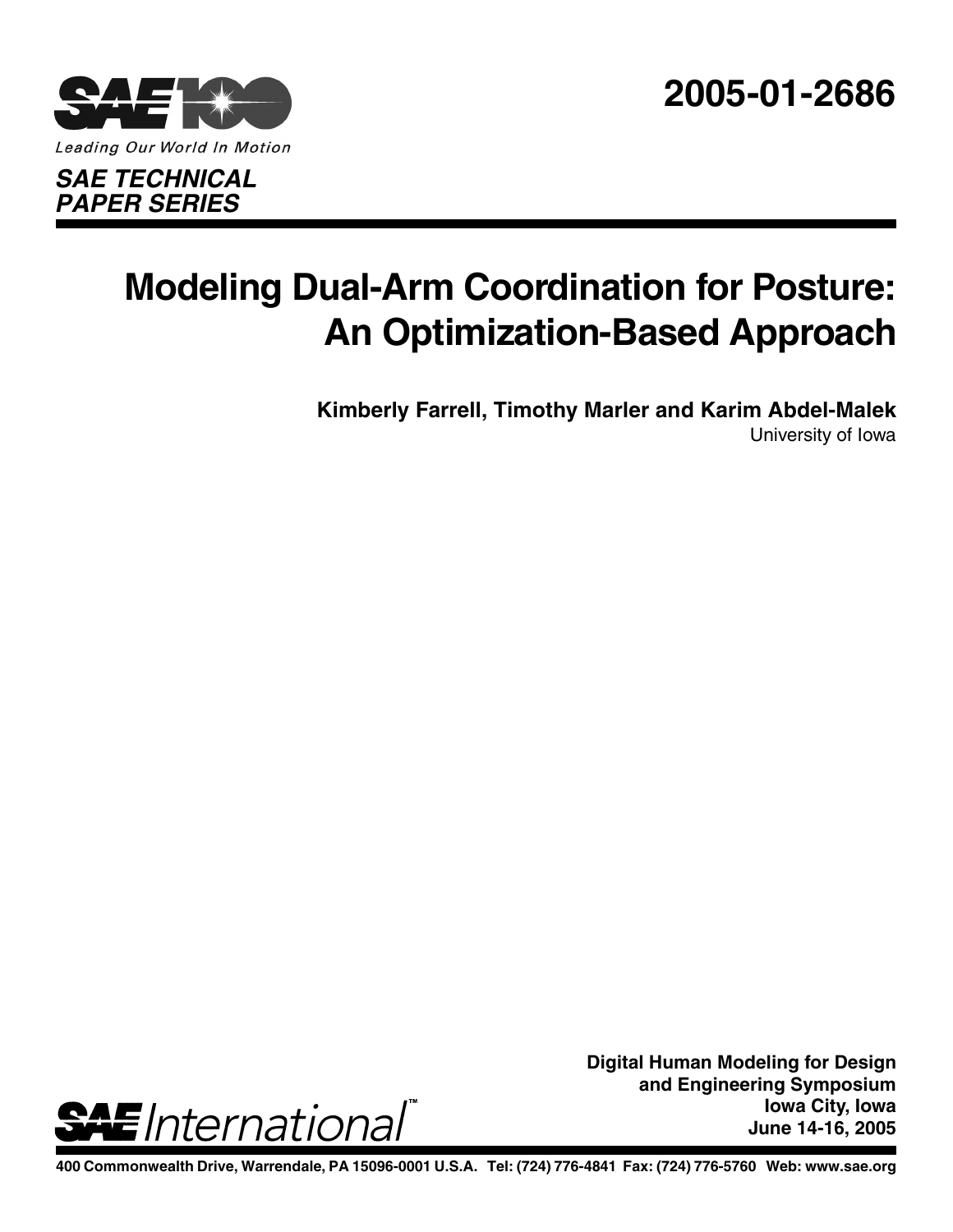The Engineering Meetings Board has approved this paper for publication. It has successfully completed SAE's peer review process under the supervision of the session organizer. This process requires a minimum of three (3) reviews by qualified reviewers.

All rights reserved. No part of this publication may be reproduced, stored in a retrieval system, or transmitted, in any form or by any means, electronic, mechanical, photocopying, recording, or otherwise, without the prior written permission of SAE.

For permission and licensing requests contact:

SAE Permissions 400 Commonwealth Drive Warrendale, PA 15096-0001-USA Email: permissions@sae.org Fax: 724-772-4891 Tel: 724-772-4028



For multiple print copies contact:

SAE Customer Service

Tel: 877-606-7323 (inside USA and Canada)

Tel: 724-776-4970 (outside USA)

Fax: 724-776-1615

Email: CustomerService@sae.org

#### **ISSN 0148-7191**

#### **Copyright © 2005 SAE International**

Positions and opinions advanced in this paper are those of the author(s) and not necessarily those of SAE. The author is solely responsible for the content of the paper. A process is available by which discussions will be printed with the paper if it is published in SAE Transactions.

Persons wishing to submit papers to be considered for presentation or publication by SAE should send the manuscript or a 300 word abstract of a proposed manuscript to: Secretary, Engineering Meetings Board, SAE.

**Printed in USA**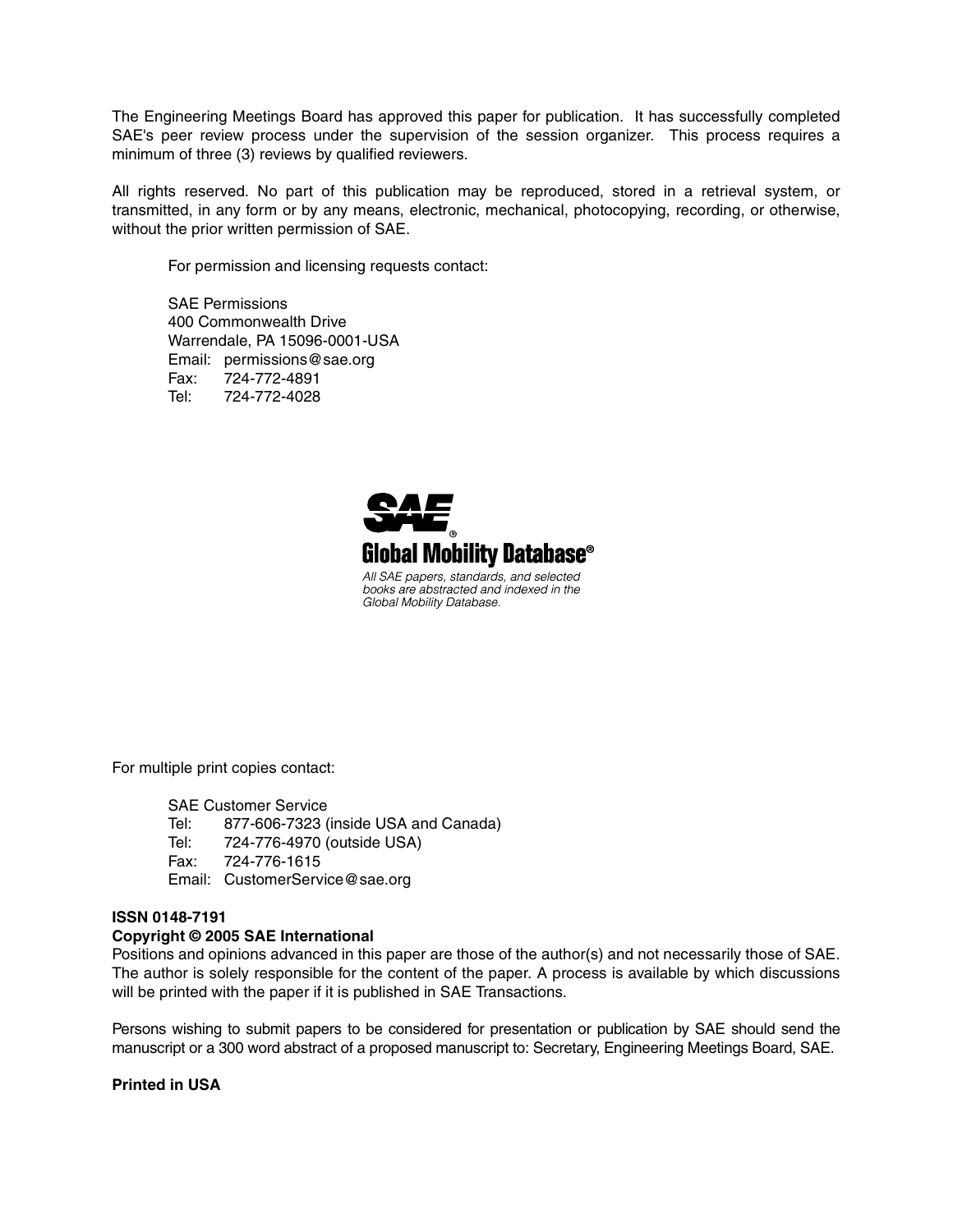## **Modeling Dual-Arm Coordination for Posture: An Optimization-Based Approach**

**Kimberly Farrell, Timothy Marler and Karim Abdel-Malek** 

University of Iowa

Copyright © 2005 SAE International

#### **ABSTRACT**

In the field of human modeling, there is an increasing demand for predicting human postures in real time. However, there has been minimal progress with methods that can incorporate multiple limbs with shared degrees of freedom (DOFs). This paper presents an optimization-based approach for predicting postures that involve dual-arm coordination with shared DOFs, and applies this method to a 30-DOF human model.<br>Comparisons to motion capture data provide Comparisons to motion capture data provide experimental validation for these examples. We show that this optimization-based approach allows dual-arm coordination with minimal computational cost. This new approach also easily extends to models with a higher number of DOFs and additional end-effectors.

#### **INTRODUCTION**

Evaluation of human postures and reaches has become essential in workspace-design and simulation. However, current posture-prediction methods are often limited to single-arm reaches with one end-effector. A more accurate human upper body model should include dualarm coordination, where each of two arms reaches a target point and both depend on the movement of the spine. Hence, a model should include at least two endeffectors and shared degrees-of-freedom (DOFs). In order to more accurately represent human postures and reaches, we have developed a method to handle dualarm coordination with shared DOFs.

There are several current approaches to human posture prediction. Empirical approaches calculate realistic postures using anthropometrical data. Using statistical analyses of the data, predictive posture models are formed, and then used to select the most probable posture [2, 3, 5, 16]. Although this method can be accurate and useful when extensive motion capture data exists, it has limited application in the absence of an accessible database.

Inverse kinematics solutions, in particular pseudoinverse methods, can also provide sufficient posture prediction. In this approach, the motion of each limb is

mathematically modeled to formulate a set of governing joint equations [7, 8, 9, 10, 14, 15]. However, as the number of DOFs increases, solving the resulting system of equations becomes increasingly computationally challenging.

Optimization-based approaches to posture prediction have gained momentum as an alternative. These methods optimize to find a set of joint values that minimize a given human performance measure(s), such as joint displacement. The joint values become design variables in the optimization and are constrained by joint limits. Restricting the end-effector to reach the target point is treated as another constraint in the optimization problem [1, 13]. This approach requires no extensive data and is computationally efficient [6].

These approaches to posture prediction have been primarily concerned with only a single arm and endeffector. The empirical approach conceptually works for dual-arm coordination with no modification; however, the increased number of possible postures will necessarily require a much larger motion capture database to maintain accuracy. Hence, the method can become progressively more limited as more DOFs and multiple end-effectors are introduced. The optimization-based approach, however, lends itself to easy and effective modeling of multiple end-effectors, and its advantages in this capacity are addressed in this paper.

Kim and Martin (2004) present another approach for modeling multiple limbs with shared DOFs, which extends inverse kinematics solutions to solve the subsystem of each limb separately [11]. In this work, the subsystems consist of the manual subsystem, which includes the torso and right arm, and the visual subsystem, which includes the torso and neck. Given an inverse kinematics solution for each subsystem, a secondary objective is applied to reconfigure the shared joint angles, which occur in the torso. This could be extended to combine more subsystems, including the torso and left arm. However, extending inverse However, extending inverse kinematics solutions can amplify related issues, such as computational complexity. In addition, several subsystems sharing the same joints could result in difficulties when reconfiguring the shared joint angles.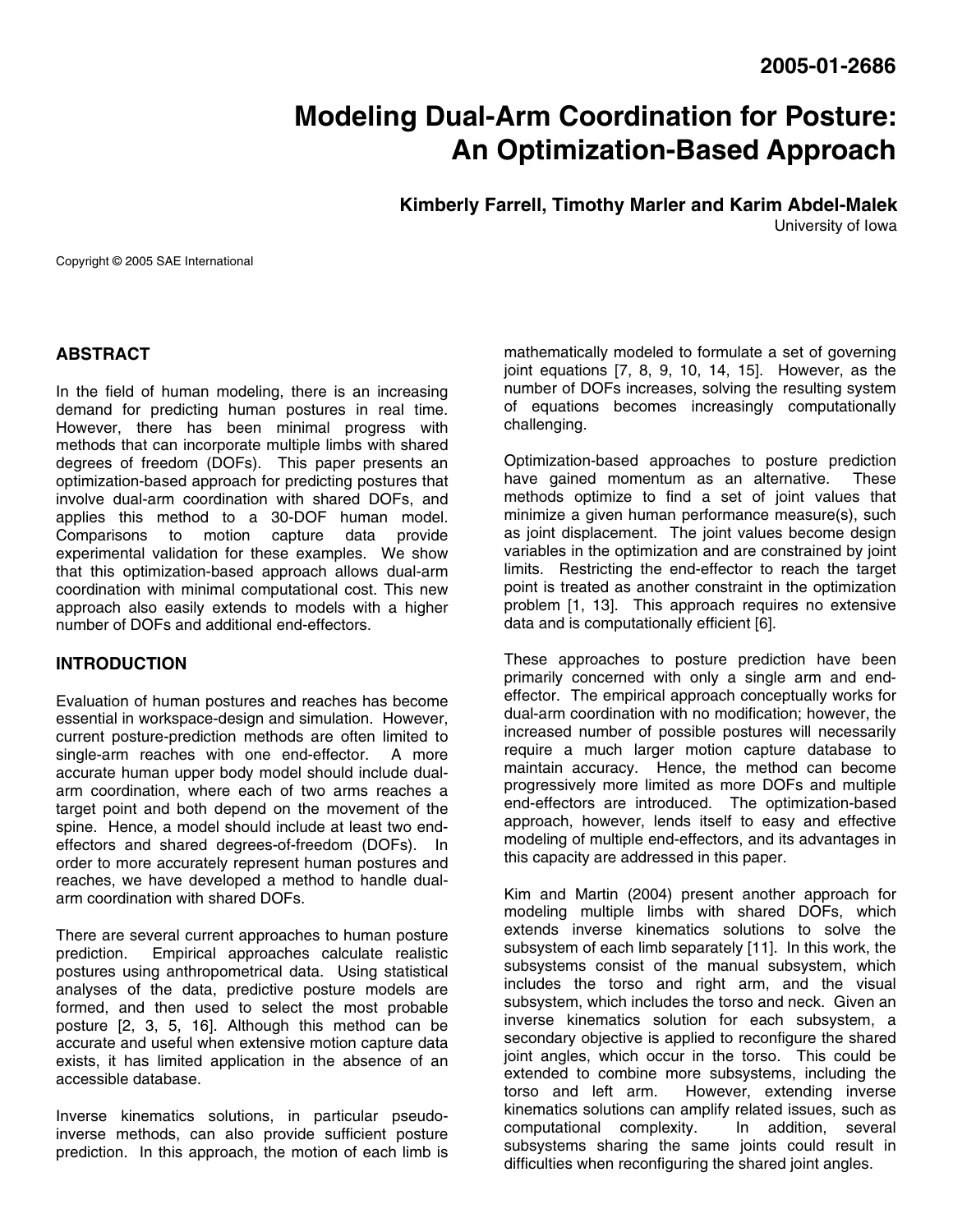A new method for dual-arm coordination is developed in this paper based on the optimization-based approach to posture prediction. Rather than solving a separate problem for each subsystem, each end-effector is simply associated with one additional constraint in the optimization problem. Shared DOFs are optimized exactly as independent DOFs, and are governed by the same human performance measure(s).

The objectives of this paper are to 1) present a method for modeling multiple limbs; 2) introduce an optimization formulation incorporating multiple end-effectors; and 3) provide initial validation for the accuracy of this approach applied to dual-arm coordination.

#### **METHOD FOR MODELING MULTIPLE LIMBS**

For the purpose of representing postures, a human body can be represented by a series of links. In this respect, modeling a human closely parallels modeling a high-DOF robotic manipulator. Accordingly, a model incorporating the torso, spine, shoulders, and arms can characterize human motion by using generalized coordinates *qi* to represent joint displacement. For a series of *n* degrees of freedom, a vector **q** ∈ **R**<sup>*n*</sup> of *n* generalized coordinates represents a posture. Figure 1 shows a general, *n*-DOF chain of links with the endeffector defined at the end of the chain. The global position vector, **x**(**q**), represents the Cartesian position of the end-effector with respect to the global coordinate system.



Figure 1. A general *n*-DOF kinematic chain.

Creating a single-arm human model requires only one such chain and yields realistic results using the 21-DOF model shown in Figure 2 [6].



Figure 2. SANTOS™: A 21-DOF single-arm human model.

However, for human models with multiple limbs, additional chains are necessary, and these chains often share links. For example, modeling two arms requires a chain that starts at the waist and ends at the right hand as well as a chain that starts at the waist and ends at the left hand. Both cases include links in the torso. For our dual-arm model, the single-arm model in Figure 2 is reflected to the left arm for an additional 9 degrees of freedom. The result is the 30-DOF model shown in Figure 3. Although the development of the left arm is conceptually the same as that of the right, it is important to note that this addition leads to a *double dependence*  on the torso. Hence, there are 12 DOFs in torso that will contribute to the positions of both the right and left endeffectors.



Figure 3. SANTOS™: A 30-DOF dual-arm human model.

In terms of optimization-based posture prediction, it is necessary to compute the Cartesian position  $x(q) \in R^3$ of an end-effector in order to constrain it to the specified target point. Consequently, the Denavit-Hartenberg (DH) method is used to calculate **x**(**q**) for each endeffector, given a set of joint angles **q** [4]. Developing a model for the DH method involves embedding local frames at each DOF, where the  $f<sup>th</sup>$  z-axis represents axis of motion for the  $(i+1)^{th}$  DOF and the  $i^{th}$  x-axis is perpendicular to the  $(i-1)^{th}$  z-axis as well as the  $i^{th}$ . The transformation matrix *<sup>i</sup>*-1**T***<sup>i</sup>* relates position and orientation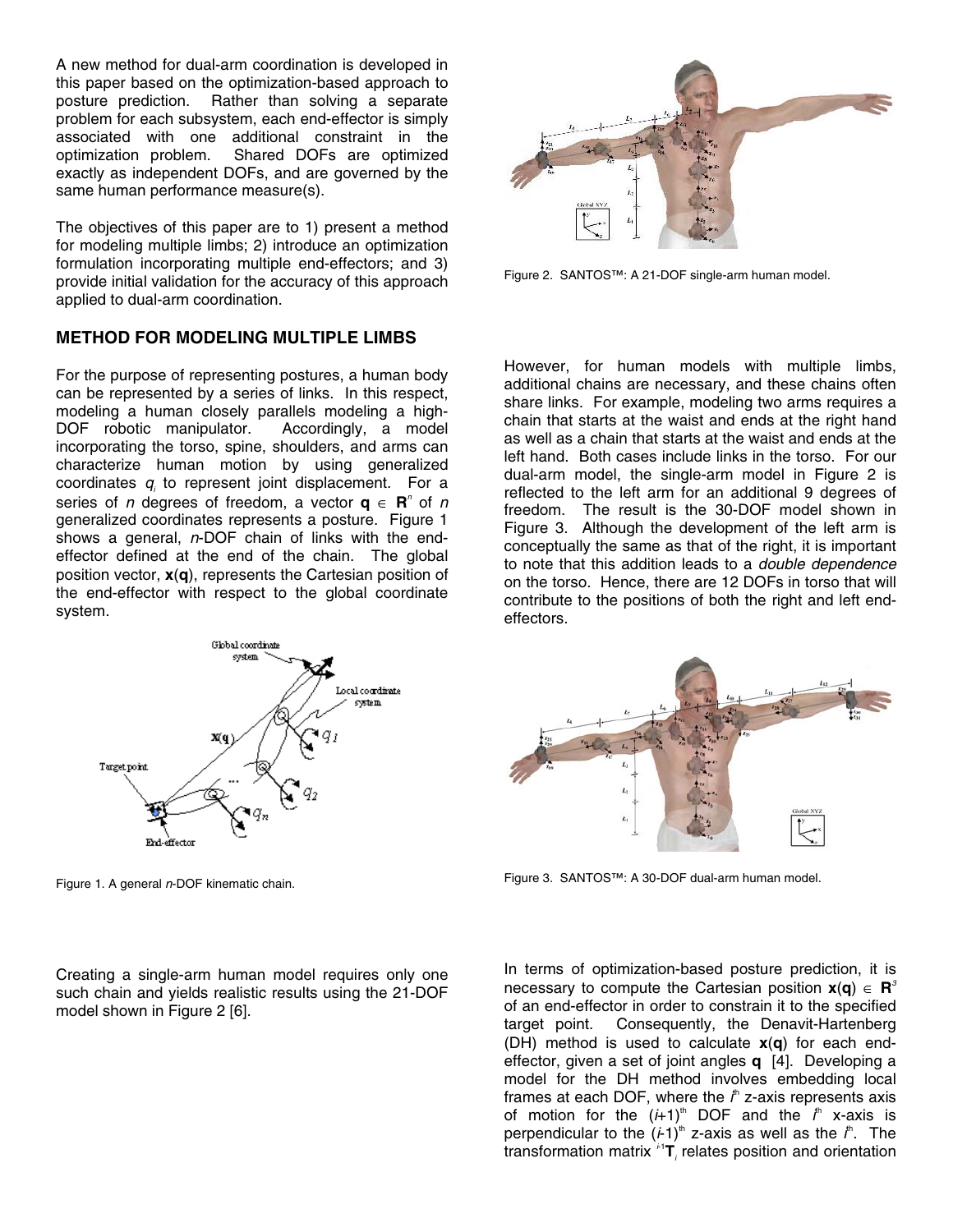in the  $i^{\text{th}}$  frame to the  $(i-1)^{\text{th}}$  frame. It is expressed in terms of the angle  $θ$ <sub>*i*</sub> from x<sub>i</sub> to x<sub><sup>*i*1</sub></sup> about z<sub>*i1</sub>*, the distance</sub></sub> d<sub>*i*</sub> from x<sub>*i*</sub> to x<sub>*i*-1</sub></sub> along z<sub>*i*-1</sub>, the angle  $\alpha$ <sub>*i*</sub> from z<sub>*i*</sub></sub> to z<sub>*i*-1</sub> about x*i* , and the distance a*<sup>i</sup>* from z*<sup>i</sup>* to z*i*-1 along x*<sup>i</sup>* . These values are shown in Figure 4, where  $q_{i+1}$  is the joint displacement corresponding to frame *i*.



coordinate frame of the limb with respect to the last shared coordinate frame. **T***limb* describes the position and orientation of the last coordinate frame of the limb with respect to the first coordinate frame of the limb. These transformations are depicted in Figure 5.



Figure 5. The transformations **T***shared*, **T***transform*, and **T***limb*.

Figure 4. Parameters for the DH method.

The global position vector **x**(**q**) of the end-effector is expressed in terms of the transformations  $\mathbf{f}^{\text{H}}$  and is given by:

$$
\mathbf{x}(\mathbf{q}) = \left(\prod_{i=1}^{n} {}^{i-1}\mathbf{T}_i\right) \mathbf{x}_n \tag{1}
$$

| ${}_{i-1}\mathbf{T}_i = \begin{pmatrix} \cos\theta_i & -\cos\alpha_i\sin\theta_i & \sin\alpha_i\sin\theta_i & a_i\cos\theta_i \\ \sin\theta_i & \cos\alpha_i\cos\theta_i & -\sin\alpha_i\cos\theta_i & a_i\sin\theta_i \end{pmatrix}$ (2) |                 |                 |  |
|-------------------------------------------------------------------------------------------------------------------------------------------------------------------------------------------------------------------------------------------|-----------------|-----------------|--|
|                                                                                                                                                                                                                                           |                 |                 |  |
|                                                                                                                                                                                                                                           | $\sin \alpha_i$ | $\cos \alpha_i$ |  |
|                                                                                                                                                                                                                                           |                 |                 |  |

where **x**<sub>n</sub> is the position of the end-effector with respect to the  $n<sup>th</sup>$  frame and  $n$  is the number of DOFs. Note that rotational displacement  $q_{\scriptscriptstyle \mu_1}$  changes the value of  $\theta_{\scriptscriptstyle \mu}$ 

For modeling multiple limbs, it is possible to compute the position of the end-effector of each chain separately using (1) and (2). However, the transformations for the shared DOFs need only be calculated once. In general, the position  $\mathbf{x}_{\text{limb}}(\mathbf{q})$  of a given limb's end-effector can be calculated by:

$$
\mathbf{x}_{\text{limb}}\left(\mathbf{q}\right) = \left(\mathbf{T}_{\text{shared}}\right)\left(\mathbf{T}_{\text{transform}}\right)\left(\mathbf{T}_{\text{limb}}\right)\mathbf{x}_{n} \tag{3}
$$

where **T**<sub>shared</sub> is the transformation matrix describing the position and orientation of the last shared coordinate frame with respect to the global coordinate system. **T***transform* describes the position and orientation of the first In reference to Figure 3, there are two end-effectors and 12 shared DOFs, which are in the spine. From equations (1), (2), and (3), a new formulation is given as follows to calculate the global Cartesian positions  $\mathbf{x}_n$  and **x**<sub>*l*</sub> of the right and left end-effectors respectively:

$$
\mathbf{X}_R\left(\mathbf{q}\right) = \left(\mathbf{T}_{\text{spine}}\right) \left(\begin{array}{c} 12 \\ 1 \end{array}\mathbf{T}_{13}\right) \left(\prod_{i=14}^{21} {^{i-1}\mathbf{T}_i}\right) \mathbf{X}_{Rn} \tag{4}
$$

$$
\mathbf{X}_{L}(\mathbf{q}) = (\mathbf{T}_{spine})(^{12}\mathbf{T}_{22}) \left(\prod_{i=23}^{31} {^{i-1}\mathbf{T}_{i}}\right) \mathbf{X}_{Ln}
$$
 (5)

$$
\mathbf{T}_{spine} = \prod_{i=1}^{12} {^{i-1}\mathbf{T}_i}
$$
 (6)

where  $\mathbf{x}_{n}$  and  $\mathbf{x}_{n}$  are the local position vectors for the right and left end-effectors, respectively.

#### **OPTIMIZATION FORMULATION**

The optimization-based approach to posture prediction involves determining a set of joint values **q** that minimizes a given human performance measure(s). For a human model with multiple end-effectors, the optimal posture is found by solving the following optimization problem: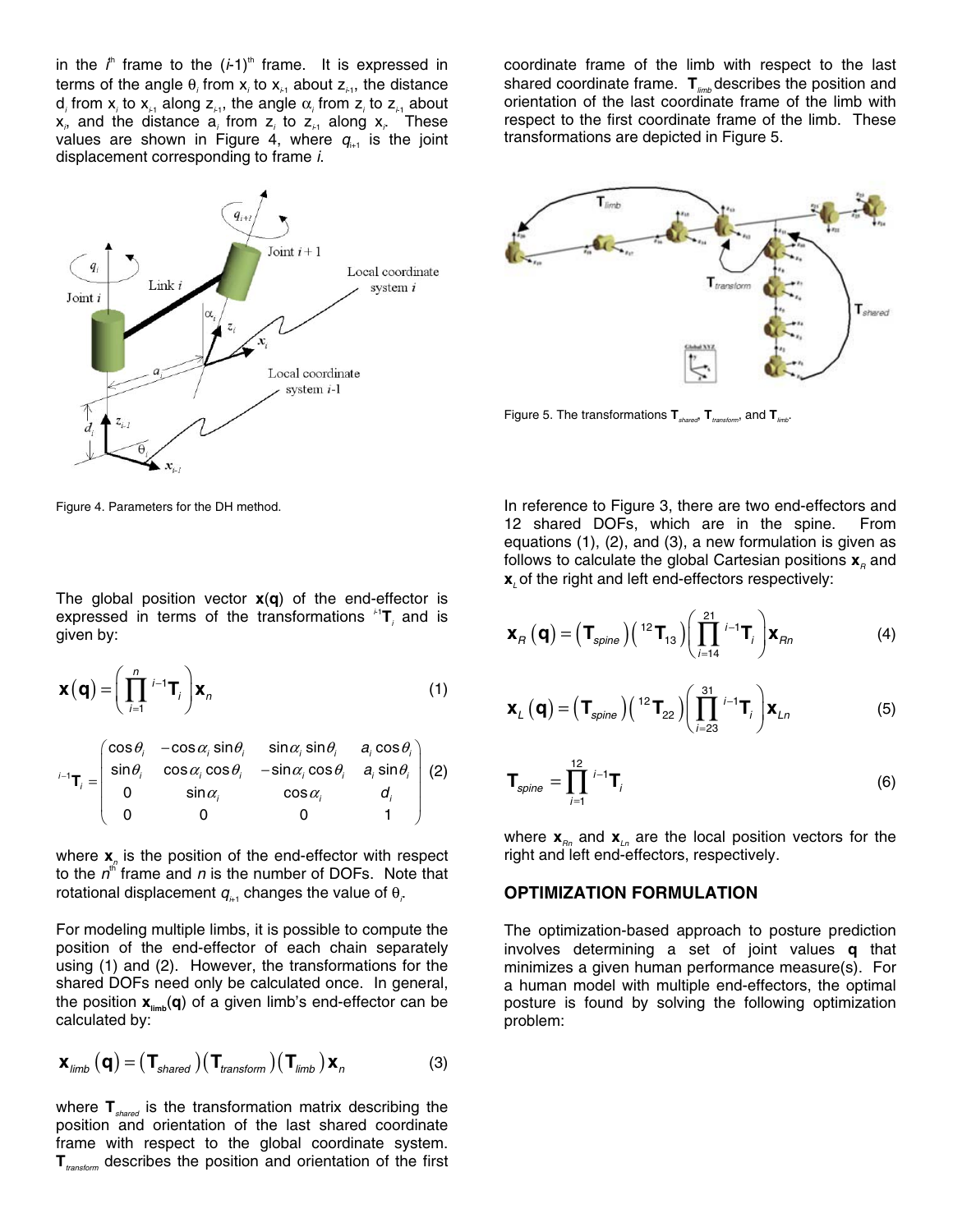Find:  $\mathbf{q} \in R^n$  (7)

to minimize: *Human performance measure(s)*

subject to: 
$$
\begin{bmatrix} \mathbf{x}(\mathbf{q}) - \mathbf{x}^{\text{target}} \end{bmatrix}^2 \leq \varepsilon \text{ for each } \mathbf{x}(\mathbf{q})
$$

$$
q_i^L \leq q_i \leq q_i^U; i = 1, 2, ..., n
$$

In this case, the design variables are the *n* joint angles *qi* . The first constraint in (7) requires that each endeffector meet its corresponding Cartesian target point, where  $\varepsilon$  is a small positive number sufficiently close to zero. The second constraint in (7) ensures that the joint angles stay within the lower joint limits,  $q_i^L$ , and upper joint limits,  $q_i^{\upsilon}$ . Note that in this general formulation, the proposed optimization-based approach allows us to restrict multiple end-effectors simply by using additional constraints.

To predict posture for the 30-DOF dual-arm model in Figure 3, the constraints must restrict both the right and left end-effectors to reach their target points. Using (4) and (5), the optimization formulation becomes:

Find: 
$$
\mathbf{q} \in \mathbf{R}^n \tag{8}
$$

to minimize: *Human performance measure(s)*

subject to:  $\left[\mathbf{x}_R\left(\mathbf{q}\right)-\mathbf{x}_R^{\text{ target}}\right]^2 \leq \varepsilon$ 

 $\left[\right.\mathbf{x}_{_{L}}\left(\mathbf{q}\right)-\mathbf{x}_{_{L}}^{\text{ target}}\left.\right]^{2}\leq\varepsilon$ 

 $q_i^L \leq q_i \leq q_i^U; i = 1,2,...,n$ where  $\mathbf{x}_{\scriptscriptstyle R}^{\scriptscriptstyle\text{target}}$  and  $\mathbf{x}_{\scriptscriptstyle L}^{\scriptscriptstyle\text{target}}$  are the given Cartesian target points for the right and left end-effectors, respectively. Note that the quality of the result in this formulation will depend on the same human performance measure(s) that dictates the single-arm result. Using this new optimization-based approach for dual-arm coordination, the shared joints are treated equally with the independent joints with respect to the objective function.

This optimization formulation was implemented using a human performance measure based on joint displacement. Objective functions derived from joint displacement have been used in single-arm, optimization-based posture prediction with some success [13]. Conceptually, joint displacement refers to the difference between the final posture and a *neutral posture*. This neutral posture is selected to be a relatively comfortable posture, typically a standing position with the arms at the sides. Joint displacement is mathematically defined as:

$$
f_{Displacement}(\mathbf{q}) = \sum_{i=1}^{n} w_i (q_i - q_i^N)^2
$$
 (9)

where  $q_i$  is the  $I^{\text{th}}$  joint value in the final posture, and  $q_i^{\text{n}}$  is the  $f^{\text{th}}$  joint value for the neutral posture. One can view (9) as a weighted sum of objectives in a multi-objective optimization problem, where each joint term in the summation constitutes an individual objective. The weights  $w_i$  account for the fact that certain segments of the body articulate more readily than others. Assigning a higher value to w<sub>i</sub> results in a particular objective contributing more significantly to the sum and thus having a stronger effect on the final solution. Essentially, it becomes more important for a heavily weighted joint to be near its neutral position. For this study, the weights are determined by trial and error, and are given in Table 1.

| ч,                                          | vv,  | טוויוויוטט                                                      |
|---------------------------------------------|------|-----------------------------------------------------------------|
| $q_1, q_4, q_7, q_{10}$                     | 100  | Used with both positive and<br>negative values of $q_i - q_i^N$ |
| $\bm{q}_2, \bm{q}_5, \bm{q}_8, \bm{q}_{11}$ | 100  | When $q_i - q_i^N > 0$                                          |
|                                             | 1000 | When $q_i - q_i^N < 0$                                          |
| $q_3, q_6, q_9, q_{12}$                     | 5    | Used with both positive and<br>negative values of $q_i - q_i^N$ |
| $q_{13}^{},q_{22}^{}$                       | 75   | Used with both positive and<br>negative values of $q_i - q_i^N$ |
| $q_{17}^{},q_{26}^{}$                       | 50   | When $q_i - q_i^N > 0$                                          |

Table 1. Weights for displacement objective. *<u>dividual</u>* Comments

#### **RESULTS**

The repercussions of incorporating multiple limbs that share common DOFs can be demonstrated by viewing results with single-arm posture prediction. Figure 6 (a) shows a single-arm posture on SANTOS™, whereas Figure 6 (b) shows a dual-arm posture using the same target point for the right end-effector. Note how the shared DOFs in the spine shift to facilitate reaching both targets.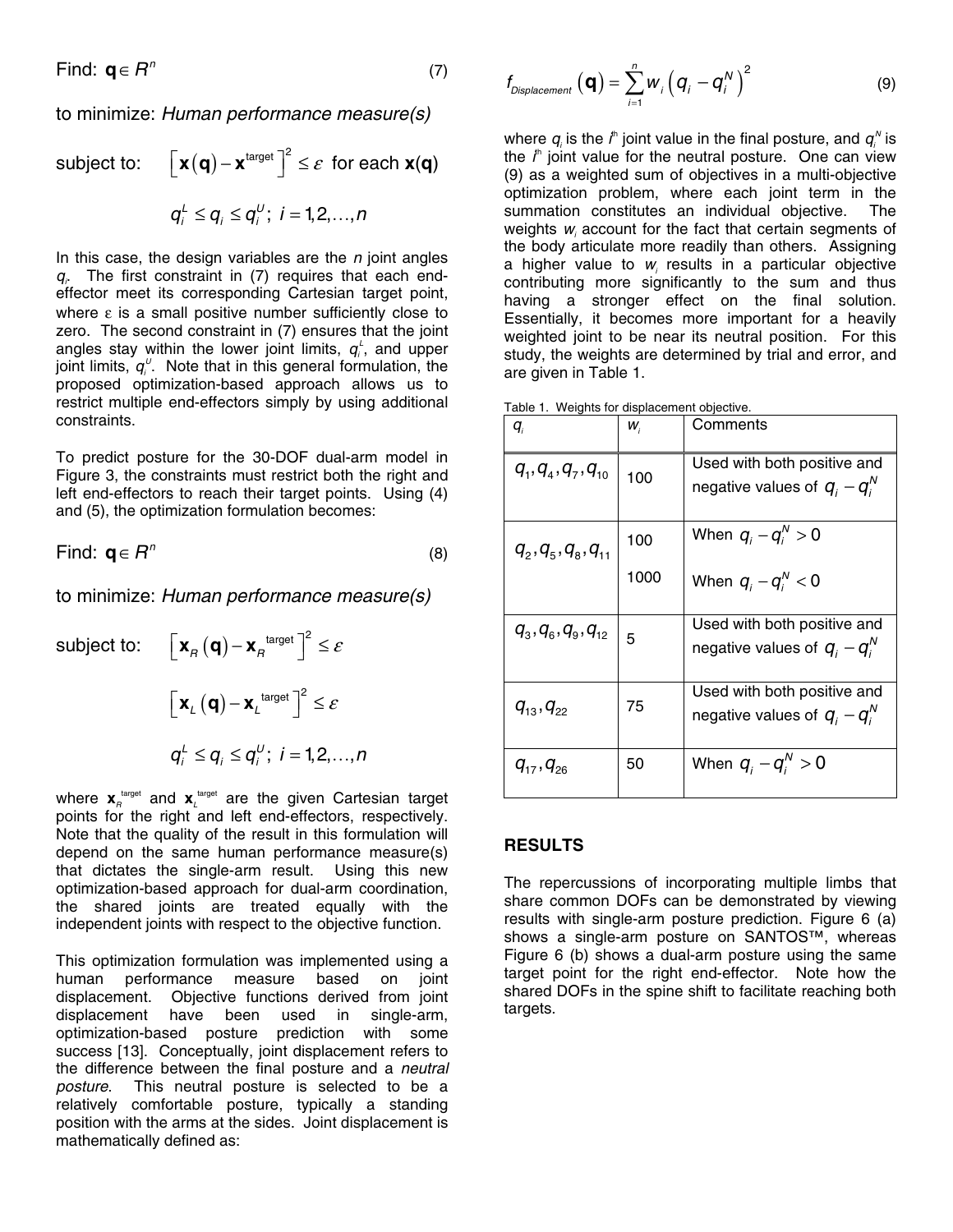

Figure 6. Posture prediction using (a) single-arm and (b) dual-arm.

The predicted postures for three sets of target points were compared to motion capture results from a male subject. Target positions are given with respect to a global coordinate frame located in the torso, coincident with the zero<sup>th</sup> frame in Figure 3, and are measured in centimeters. For target set #1, the right end-effector target,  $\mathbf{x}_{\scriptscriptstyle R}^{\scriptscriptstyle\text{target}}$ , is (-41.7, -4.3, 38.7) and the left endeffector's target,  $\mathbf{x}_L^{\text{target}}$ , is (39.1, -4.4, 40.1). The predicted posture is visualized on SANTOS™ in Figure 7, while the motion capture result for the same target set are shown in Figure 8. Both postures are similar; however, the motion capture shows a slight bending at the elbow that is not predicted by this model. Slightly different anthropometries between SANTOS™ and the motion capture subject are a possible contributing factor. However, minimizing joint displacement conceptually means that the model will tend toward the neutral posture. Since the neutral posture is defined with a straight arm, the result of the optimization will tend toward a straight arm. Hence, more realistic results should be possible with a more inclusive human performance measure(s).

For target set #2,  $\mathbf{x}_{R}^{\text{target}}$  is (-65.3, 44.7, -41.0) and  $\mathbf{x}_{L}^{\text{target}}$  is (39.4, -5.2, 40.6). Figure 9 and Figure 10 depict the predicted result and motion capture result, respectively. Again, the predicted result shows less bending in the elbow, and also less twisting in the arm. For target set #3, **x***<sup>R</sup>* target is (-41.3, 44.5, 60.9) and **x***<sup>L</sup>* target is (-36.4, 44.4, 63.8). The predicted result is shown on SANTOS™ in Figure 11 and the motion capture result shown in Figure 12. The predicted result more closely resembles the motion capture result in this case.



Figure 7. Predicted posture on 30-DOF SANTOS™ for target set #1.



Figure 8. Motion capture result on 30-DOF model for target set #1.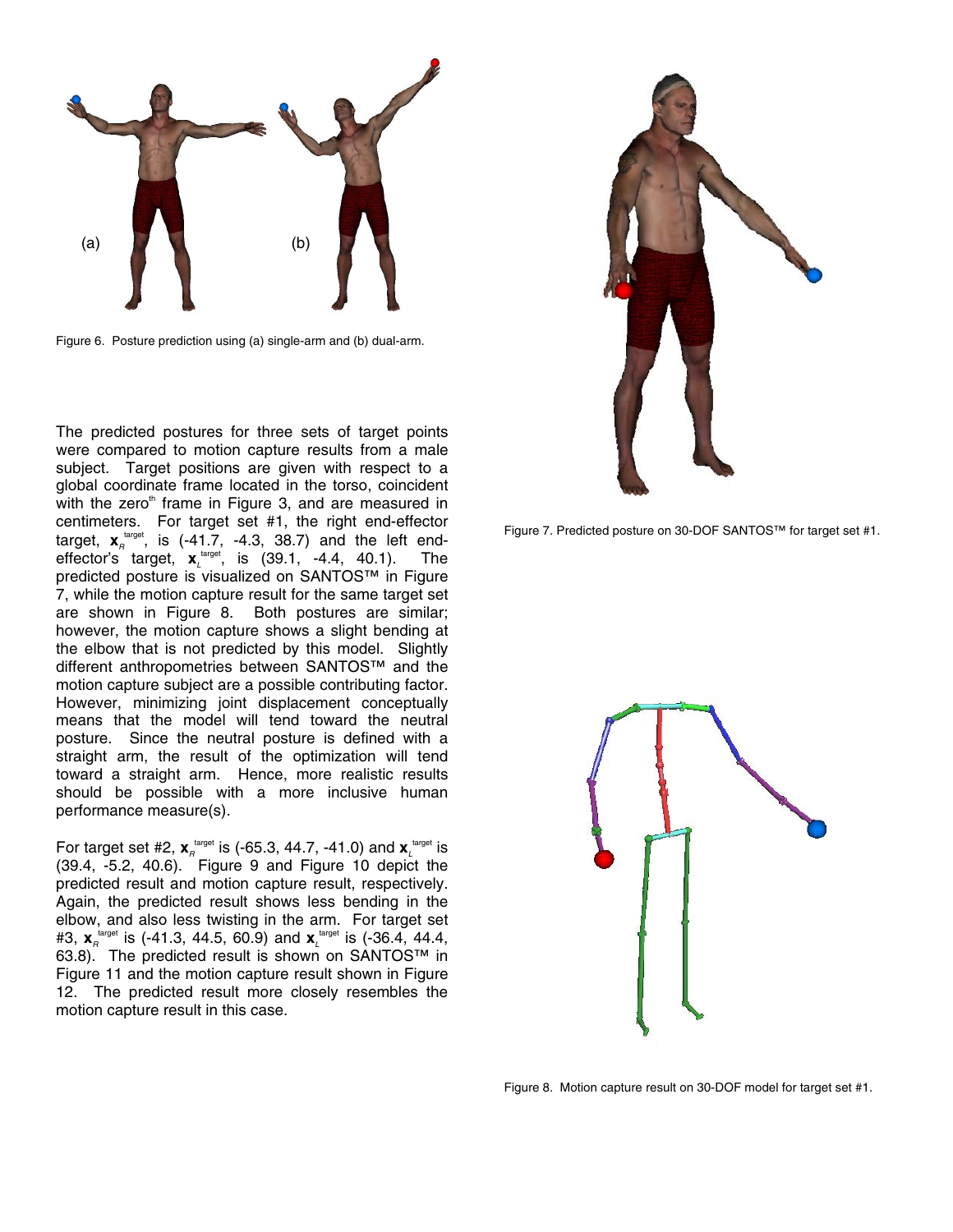

Figure 9. Predicted posture on 30-DOF SANTOS™ for target set #2.

Figure 11. Predicted posture on 30-DOF SANTOS™ for target set #3.



Figure 10. Motion capture result on 30-DOF model for target set #2.

Figure 12. Motion capture result on 30-DOF model for target set #3.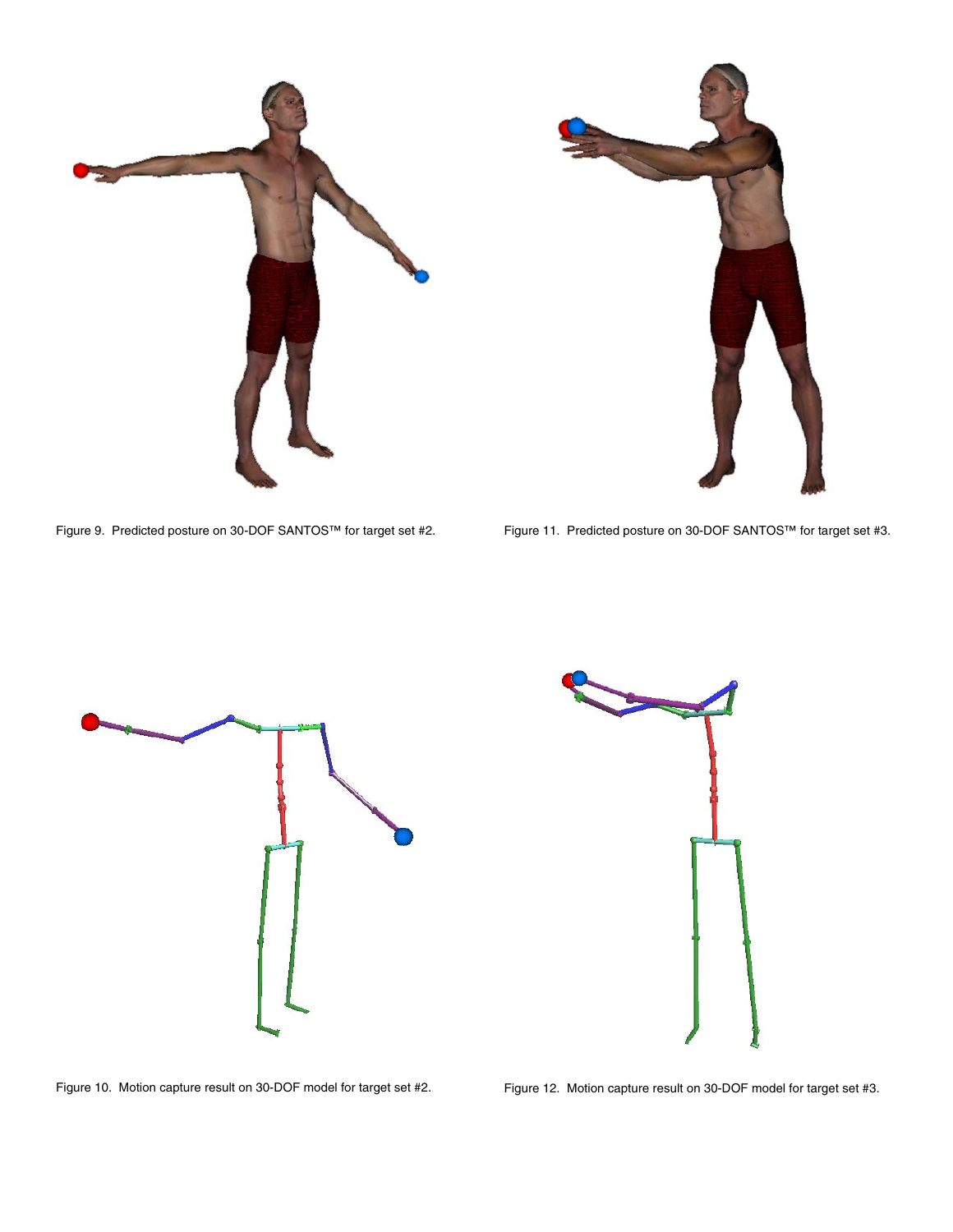One benefit of the optimization-based approach to posture prediction is computational efficiency. Hence, posture prediction feedback can be obtained in real-time or near real-time speeds. This might be especially useful to quickly evaluate workspace or compare a variety of postures over different anthropometries. In fact, the new approach, incorporating multiple limbs and shared DOFs, maintains computational speed. The dual-arm posture prediction on the 30-DOF SANTOS™ took only approximately 0.15 sec for each set of targets on a 2.6GHz Pentium4 CPU with 512MB RAM. Singlearm posture prediction on the 21-DOF SANTOS™ takes approximately 0.10 sec on a similar machine.

#### **CONCLUSION**

In this paper, we have presented a new optimizationbased approach to modeling dual-arm coordination. This approach generalizes to the modeling of multiple limbs that share DOFs. The optimization formulation is conceptually straightforward, and allows us to incorporate additional end-effectors simply by adding additional constraints. In addition, the new approach is computationally efficient and has provided realistic predicted postures in near real-time. The results have been validated successfully using motion capture.

Validation of the results indicates that the proposed<br>method can produce realistic postures. Although method can produce realistic postures. nuances of the final postures can depend of the particular performance measure (objective function) used in the optimization formulation, we have nonetheless demonstrated that using the optimizationbased approach for posture prediction is easily and effectively adopted to models with multiple end-effectors. However, these validation studies are preliminary, and there are opportunities for additional research in terms of motion capture studies. First, the anthropometry of the human subject and the SANTOS™ model will be varied in order to study the generality of the new approach. Such variations are easily implemented in the proposed model in terms of kinematic link lengths. Second, a motion capture study involving many multiple subjects of various anthropometries will provide additional insight concerning posture prediction.

As the need for simulating human posture in digital environments grows, there is a demand to move beyond single-arm reaches into dual-arm coordination. The method presented addresses not only dual-arm coordination, but can also be easily extended to more complex human models with multiple end-effectors and shared DOFs. The optimization-based approach discussed in his paper offers a straightforward way to incorporate these additional end-effectors in with minimal computational cost.

#### **ACKNOWLEDGMENTS**

The authors would like to thank Dr. Salam Rahmatalla and Xiaolin Man for their work with the motion capture

validation study. This research was funded by the US Army TACOM project: Digital Humans and Virtual Reality for Future Combat Systems (FCS).

#### **REFERENCES**

- 1. Abdel-Malek, K., Yu, W., and Jaber, M., 2001, "Realistic Posture Prediction," *2001 SAE Digital Human Modeling and Simulation*.
- 2. Beck, D.J. and Chaffin, D.B., 1992, "An evaluation of inverse kinematics models for posture prediction", *Computer Applications in Ergonomics, Occupational Safety and Health*, Elsevier, Amsterdam, The Netherlands, pp. 329-336.
- 3. Das, B. and Behara, D.N., 1998, "Three-dimensional workspace for industrial workstations", *Human Factors*, Vol. 40, No. 4, pp. 633-646.
- 4. Denavit, J. and Hartenberg, R.S., 1955, "A kinematic notation for lower-pair mechanisms based on matrices", *Journal of Applied Mechanics*, Vol. 77, pp. 215-221.
- 5. Faraway, J.J., Zhang, X.D., and Chaffin, D.B., 1999, "Rectifying postures reconstructed from joint angles to meet constraints", *Journal of Biomechanics*, Vol. 32, pp. 733-736.
- 6. Farrell, K. and Marler, R.T., 2004, "Optimization-Based Kinematic Models for Human Posture", University of Iowa, Virtual Soldier Research Program, Technical Report Number VSR-04.11.
- 7. Jung, E.S. and Choe, J., 1996, "Human reach posture prediction based on psychophysical discomfort", *International Journal of Industrial Ergonomics*, Vol. 18, pp. 173-179.
- 8. Jung, E.S., Kee, D., and Chung, M.K., 1992, "Reach posture prediction of upper limb for ergonomic workspace evaluation", Proceedings of the 36<sup>th</sup> *Annual Meeting of the Human Factors Society*, Atlanta, GA, Part 1, Vol. 1, pp. 702-706.
- 9. Jung, E.S., Kee, D., and Chung, M.K., 1995, "Upper body reach posture prediction for ergonomic evaluation models", *International Journal of Industrial Ergonomics,* Vol. 16, pp. 95-107.
- 10. Kee, D., Jung, E.S., and Chang, S., 1994, "A manmachine interface model for ergonomic design", *Computers & Industrial Engineering*, Vol. 27, pp. 365-368.
- 11. Kim, H.K. and Martin, B.J., 2004, "Modeling the Coordinated Movements of the Head and Hand Using Differential Inverse Kinematics," *SAE Digital Human Modeling for Design and Engineering*, June 15-17, 2004, Rochester, Michigan, USA.
- 12. Marler, R.T. and Arora, J.S., 2004, "Study of a Bi-Criterion Posture Prediction Problem Using Pareto Optimal Sets", University of Iowa, Virtual Soldier Research Program, Technical Report Number VSR-04.07.
- 13. Mi, Z., Yang, J., and Abdel-Malek, K., 2002, "Real-Time Inverse Kinematics for Humans," *Proceedings of 2002 ASME Design Engineering Technical*